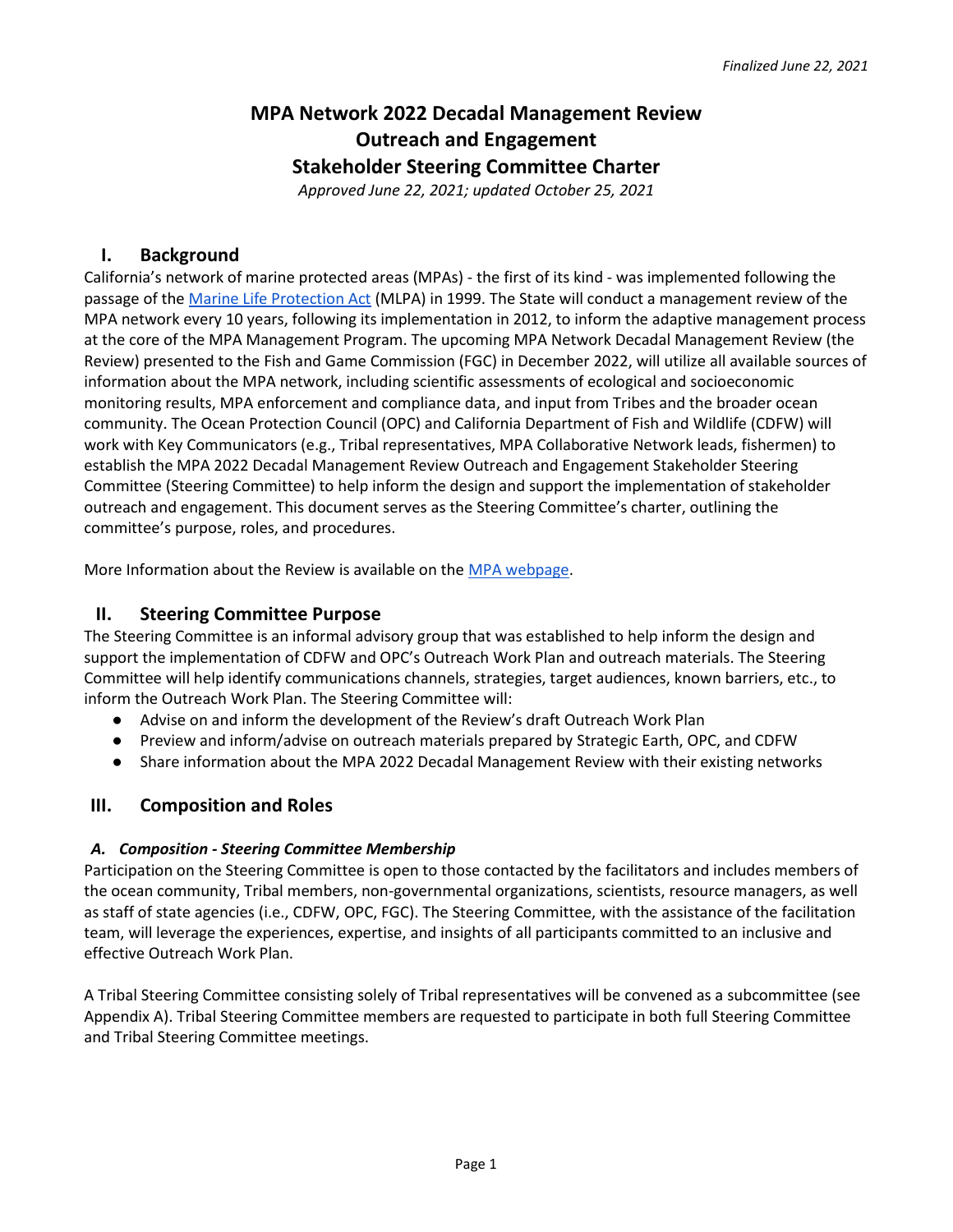| <b>Name</b>           | Affiliation(s)                                                      | Alternate (optional)           |
|-----------------------|---------------------------------------------------------------------|--------------------------------|
| Calla Allison         | <b>MPA Collaboratives</b>                                           | Nicole Palma                   |
| Angela Mooney D'Arcy  | Sacred Places Institute for Indigenous Peoples                      |                                |
| Erika Delemarre       | <b>State Parks Outreach and Education</b>                           |                                |
| Rikki Eriksen         | California Marine Sanctuary Foundation                              |                                |
| Lori French           | <b>Central Coast Women for Fisheries</b>                            |                                |
| <b>Tim Gillespe</b>   | Sea Hawk, Fort Bragg                                                |                                |
| Louie Guassac         | Southern California Tribal Chairmen's<br><b>Association (SCTCA)</b> |                                |
| <b>Wayne Kotow</b>    | <b>Coastal Conservation Association</b>                             |                                |
| <b>Ken Kurtis</b>     | Reef Seekers Dive Co.                                               |                                |
| Rosa Laucci           | Tolowa Dee-ni' Nation                                               | Councilmember Jaytuk Steinruck |
| John Mellor           | San Francisco Commercial Fisherman                                  |                                |
| Zach Plopper          | <b>WILDCOAST</b>                                                    |                                |
| Teresa Romero         | Tribal Representative, Coastal Band of the<br><b>Chumash Nation</b> |                                |
| Nathan Rosser         | Paradise Cove Seafood                                               |                                |
| <b>Emily Saarman</b>  | PISCO/UCSB                                                          |                                |
| <b>Tanner Saraspe</b> | Saraspe Seafoods, Local Fish Initiative Project                     |                                |
| Lauren Wenzel         | <b>NOAA National MPAs Center</b>                                    |                                |

#### **Primary Steering Committee Members**

#### *B. Roles*

- Steering Committee Members: Members are "key communicators," meaning they each have an area of expertise relating to MPAs, as well as a connection to a broader community or network deemed by the agencies as a high priority audience for the Review. Prospective Members were selected at the discretion of the agencies. Members will advise on the Outreach Work Plan and share information with their existing networks as available and appropriate.
- Agencies: CDFW and OPC will listen, provide support and guidance, and help to implement the Outreach Work Plan developed by Strategic Earth and informed by the Steering Committee Members. CDFW and OPC will approve the final Outreach Work Plan. CDFW will be the face of public outreach and engagement efforts for the Review.
- Facilitator: Strategic Earth is supporting the agencies as a third party, neutral facilitator. Strategic Earth will:
	- Facilitate and coordinate Steering Committee meetings, develop agendas, take notes, and track next steps from meetings.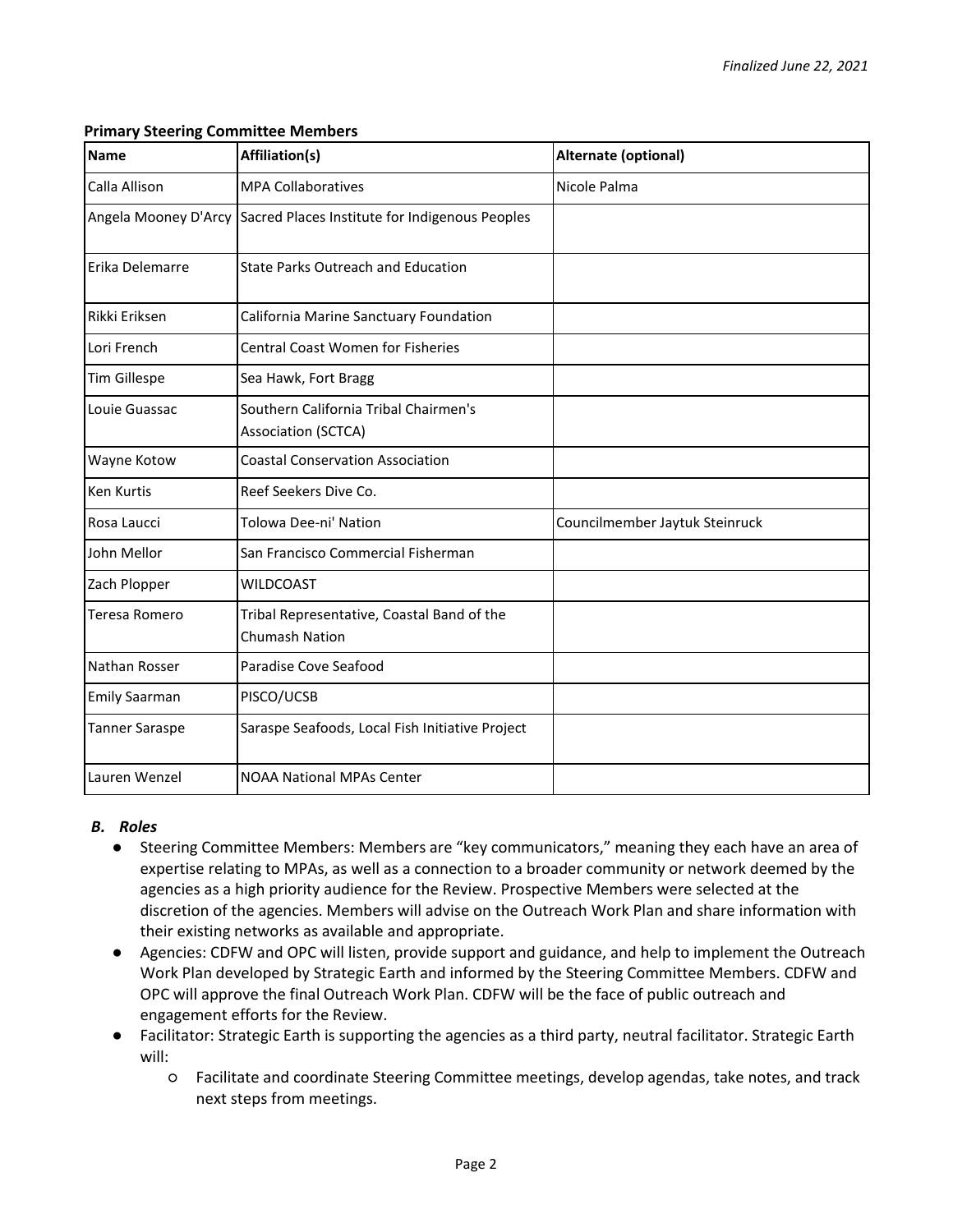- Work with the Steering Committee and agencies to refine the draft Outreach Work Plan and outreach materials.
- Support the agencies in the implementation of the Outreach Work Plan including planning and facilitating engagement events in Fall 2021 - December 2022.
- Develop an Outreach Reflections and Recommendations report in 2023 identifying lessons learned and the outcomes of the Outreach Work Plan and identify best practices for future outreach.

### **IV. Procedures**

#### *A. Procedures*

All Steering Committee meetings will be under third-party, neutral facilitation provided by Strategic Earth Consulting, and funded by OPC. Steering Committee meetings will be informed by an agenda as put forth by the facilitator in consultation with the agencies.

#### *B. Process for Input, Recommendations, and Advancing Ideas*

- Members are invited to share ideas, suggestions, comments, and questions regarding the Outreach Work Plan during and between meetings.
- Ideas will be shared with the full Steering Committee and agencies.
- Steering Committee feedback will be carefully considered and evaluated by the agencies and incorporated in the Outreach Work Plan as capacity, resources, etc. allow. Ideas and concepts that are not incorporated in the final Outreach Work Plan will be reflected in the 2023 Outreach Reflections and Recommendations report (see "Roles" section).

#### *C. Attendance, Time Commitment, and Expectations for Steering Committee Members*

The Steering Committee meetings will be scheduled to try to accommodate Members' availability. There will be up to five 1-2 hour calls between May-August 2021, to inform the Outreach Work Plan and bi-monthly meetings from Fall 2021 - Winter 2022 to support implementation of the plan (e.g., outreach and planning for a final public symposium). Members are encouraged to attend all meetings and allocate time prior to each meeting to read materials and prepare for discussions.

Steering Committee Members are expected to serve to their best ability and in the event that a Steering Committee Member misses one or more meetings, Members may be permitted to send an Alternate (upon written approval from Strategic Earth) from their organization to participate in their place. Regardless of attendance, all Members will be expected to arrive at meetings prepared, and with a shared understanding of previous Steering Committee conversations. Meeting time will not be spent providing background on items that have already been discussed. Members and Alternates are expected to be fully educated by each other following each meeting attended.

#### *D. Meeting Agreements*

Steering Committee Members agree to:

- Participate in each meeting prepared to constructively discuss agenda items. This includes reviewing materials and information distributed in advance of the meeting/conference call, connecting with the facilitators or agencies to talk through questions or concerns, and soliciting input from constituents between meetings;
- Approach discussions from a place of diversity and inclusion, considering voices and perspectives of each Member's respective constituencies and/or organizations;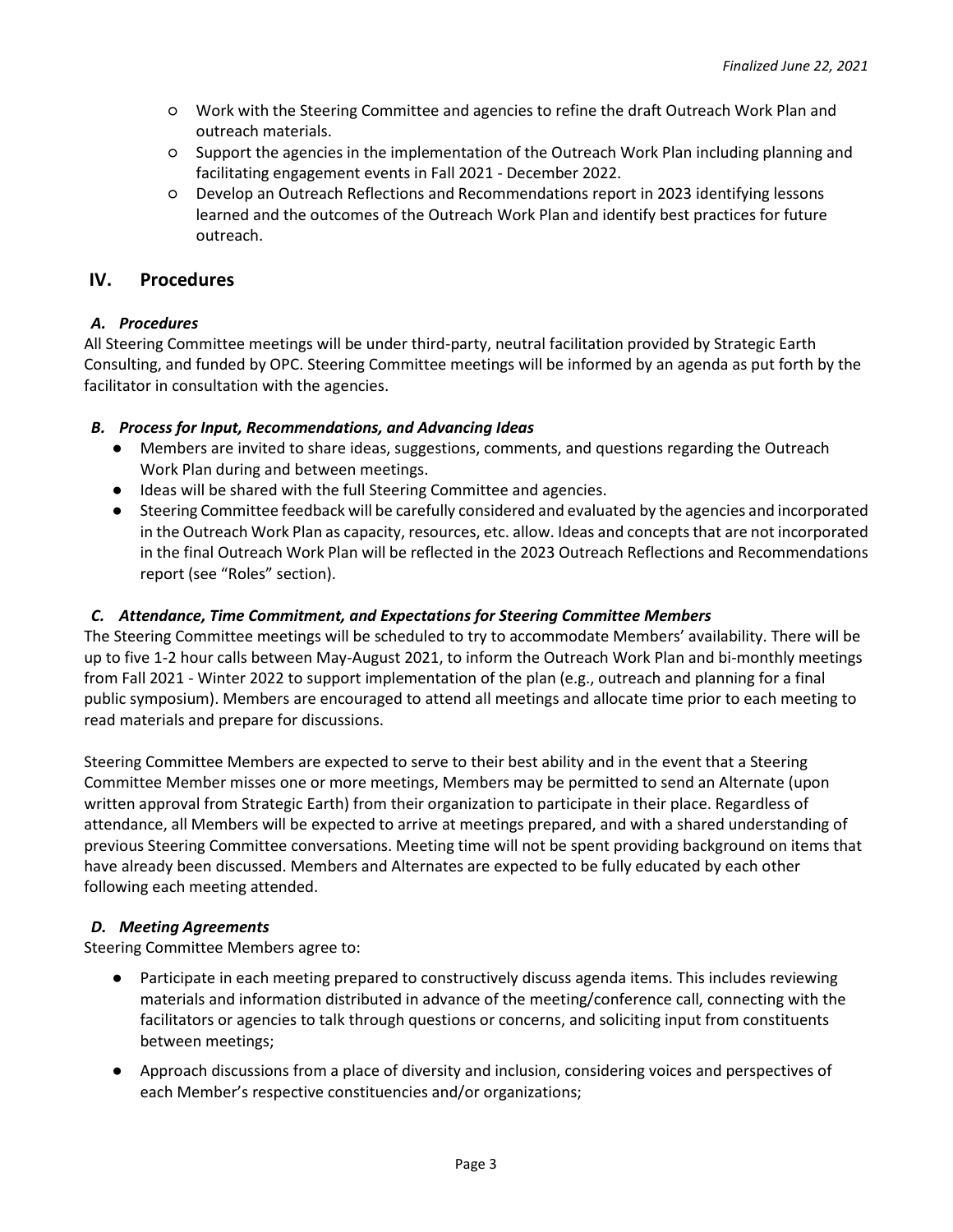- Focus the discussion on strategies and solutions that move the conversation forward and avoid revisiting agreements and/or topics that have been addressed by the group (or agencies) previously;
- Listen for understanding, acknowledge and seek clarification of others' perspectives and verify assumptions, and openly discuss issues with others who hold diverse views;
- Personal attacks will not be tolerated.

#### *E. Communications: Protocols for Information Sharing*

Steering Committee Members and Strategic Earth will co-create protocols for communications and information sharing to include in the draft Outreach Work Plan. Steering Committee Members will also help liaise and share information about the Review from the agencies with their peers and through their networks.

#### *F. Stipends*

Stipends will be provided to Steering Committee Members on a per meeting basis. Stipends are intended to provide financial support to show gratitude for participation. All requests for funding will be fulfilled, however stipends are envisioned to support Members who are volunteering their time and/or do not have outside financial support to participate in the Steering Committee. Approximately \$1,000 is available per meeting, and individual stipend amounts will be determined by the number of requests on a per meeting basis. If Members believe their role/responsibilities on the Steering Committee are no longer in alignment with the value you experience on the group (e.g., monetary, information gathering, relationship building, etc), please reach out to rachelle@strategicearth.com with your concerns. Members must submit a request for funding support via email no more than seven (7) days following a scheduled meeting to rachelle@strategicearth.com. Funding will be distributed via mailed check 2 weeks after scheduled meetings.